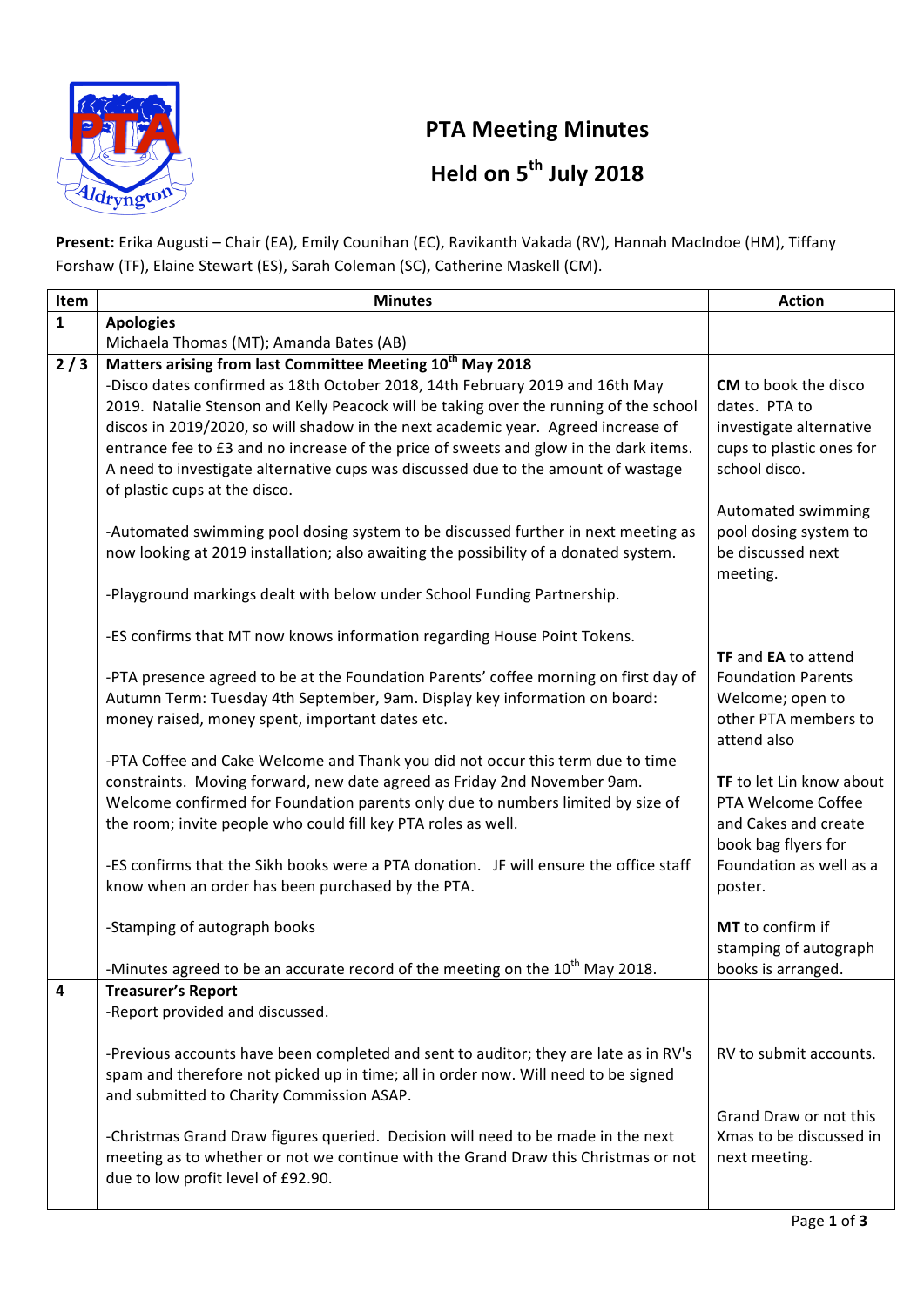|   | -Disco figures queried. Confirmed donation to air ambulance (2017/2018) made of<br>circa £500, which is reflected in the figures showing a greater profit this year<br>compared to last.<br>-Wrap A Present figures queried. Confirmed that this year's figure included the<br>purchase of presents for next year; and last year that was not reflected. Agreed that<br>this event must stay in the calendar, as it is a highlight for the children and greatly<br>appreciated, however, a new lead is required.<br>-Summer Fayre and Try-A-Tri figures discussed. Circa £6k more to be added to the<br>report figures from Match Funding. Match Funding companies generally include<br>Thames Water, Microsoft, Vodafone and Hewlett Packard.<br>-Available funds for funding projects £16,618.59. RV confirmed funds held in<br>business account with no real interest available.<br>-RV queried statement from school: Running Imp is cost of medals (£394.23) for Try-<br>A-Tri to be expensed against the Try-A-Tri; agreed medals were excellent and the<br>children loved them. PTA previously approved £800 for Pantomime but have only | MT to publicise the<br>Summer Fayre and Try-<br>A-Tri figures in the<br>newsletter.<br><b>ES</b> to ask Julia Franks<br>(JF) to confirm what<br><b>Swimming Pool</b><br>Donation is of £1,398.<br>ES to confirm with JF if<br>the £200 is the balance;<br>ES asking JF when next |
|---|-------------------------------------------------------------------------------------------------------------------------------------------------------------------------------------------------------------------------------------------------------------------------------------------------------------------------------------------------------------------------------------------------------------------------------------------------------------------------------------------------------------------------------------------------------------------------------------------------------------------------------------------------------------------------------------------------------------------------------------------------------------------------------------------------------------------------------------------------------------------------------------------------------------------------------------------------------------------------------------------------------------------------------------------------------------------------------------------------------------------------------------------------|----------------------------------------------------------------------------------------------------------------------------------------------------------------------------------------------------------------------------------------------------------------------------------|
|   | paid £600 to date; is the £200 the balance? When is the next instalment due?                                                                                                                                                                                                                                                                                                                                                                                                                                                                                                                                                                                                                                                                                                                                                                                                                                                                                                                                                                                                                                                                    | instalment for the<br>Pantomime is due.                                                                                                                                                                                                                                          |
| 5 | <b>School Funding Partnership</b><br>-MS/US school atlases are out of date. New ones cost £333.55 and recently<br>purchased by school. Agreed PTA will cover cost 18/10.<br>-JF collated quotes from three companies for new thermo plastic playground<br>markings. These are bonded to the ground rather than painted. They last 8-10 years<br>and have a 4 year warrantee. Fun and Active have been selected. PTA agreed budget<br>of £2,500 18/11. Aim to have installed before October half term.<br>New sign on the gate to the pond and a wildlife information board agreed good idea.                                                                                                                                                                                                                                                                                                                                                                                                                                                                                                                                                    | <b>ES</b> to ask JF to find a<br>wildlife board ad<br>costing. JF has since<br>confirmed £89 for two<br>wildlife boards, and a<br>new gate sign is being<br>made already. PTA<br>agreed via WhatsApp<br>$18/12$ .                                                                |
| 6 | <b>Events this term</b><br>-Following events went well; figures detailed in Treasurer's Report:<br>Disco and Family lounge 17th May<br>Cake sales 18th May, 14th June and 5th July<br>Pool Club began 29th May<br>Copper Trail 8th June<br>Summer Fayre 8th June<br>Second hand uniform sales<br>Non-uniform day 23rd June<br>Cash4Coins ongoing<br>-Cake sale prices discussed. Parents overheard complaining about the price increase<br>and there seems to be a gradual decrease in purchasers since the prices went up.<br>Anna Neffendorf (AN) confirmed by email that of the six cake sales since the price<br>increase only one sold out. Circa £116 made in last cake sale agreed excellent<br>considering middle school were not in school that day. Agreed to have greater<br>flexibility in pricing strategy moving forward: some smaller cakes 25p, larger cakes                                                                                                                                                                                                                                                                    | New cake pricing<br>strategy to be in place<br>for next cake sale.                                                                                                                                                                                                               |